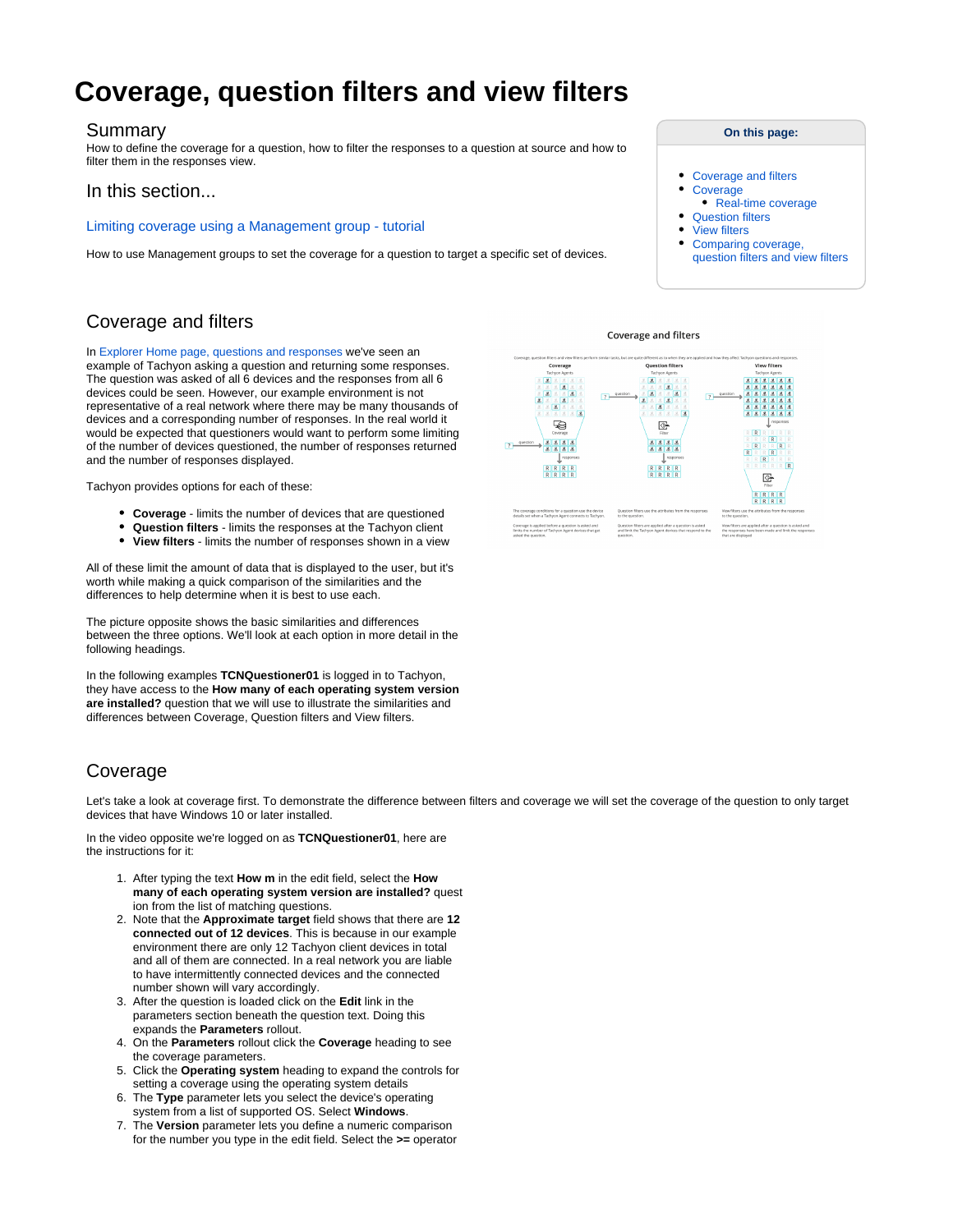and then type **10** in the edit field. This will check for all Operating Systems of version 10 or later.

- 8. Click the **Set** link in the bottom-left of the expanded **Operating system** heading, which adds the **OsVer >= 10** and **OSType = Windows** coverage parameters to the question details.
- 9. Now click the **Ask this question** button. The question will only be asked of the devices whose device parameters match the coverage just set.
- 10. The **Responses** page for the question displays the selected **Co verage** parameters in the question header.
- 11. Once all the responses have been received you can see in the video that there are two rows where the **Os Version Text** is **Wi ndows 10 Enterprise** and **Windows 10 Pro** respectively and the **Count** totals **2**.

## <span id="page-1-0"></span>**Real-time coverage**

Tachyon does not just work on the basis of the Tachyon client devices that are currently, or have previously, connected to Tachyon. It is also open to existing information changing and to new, previously unconnected, Tachyon client devices that come online while a question is active. This means that the coverage information in the question header, where it shows the percentage of answers received out of the total number of devices included in the coverage, could change as Tachyon client devices change their device properties registered with Tachyon or new Tachyon client devices come on line.

In our coverage example the responses could change if a Tachyon client device finishes a migration to a Windows 10 operating system or a new Tachyon client device with the Windows 10 operating system connects while the question is still active. In this case the number of devices in the coverage would change but the percentage could stay at 100% if all of the new devices covered have also sent responses.

## <span id="page-1-1"></span>Question filters

The second option is to apply a filter at the point the question is being framed. This does not affect which Tachyon clients get asked the question. The question filter, which is constructed from the attributes of the question response, controls which of the Tachyon clients actually send their responses.

Question filters are set by editing the question parameters, once a question has been selected, you expand the **Filter results** heading in the **Paramete rs** rollout.

In the video opposite we're logged on as **TCNQuestioner01**, here are the instructions for it:

- 1. After typing the text **How m** in the edit field, select the **How many of each operating system version are installed?** quest ion from the list of matching questions.
- 2. After the question is loaded, click on the **Edit** link in the parameters section beneath the question text. Doing this expands the **Parameters** rollout.
- 3. On the Parameters rollout, click the **Coverage** heading to see the coverage parameters.
- 4. Click on the **Filter results** heading to expand that section.
- 5. Clicking on the **Filter results where:** field displays the question attribute list, that is the list of attributes that are defined as part of the question.
- 6. Select **OsType** from the list and it gets added to the field and a second list is displayed containing the operators that are relevant to the attribute type, in this case a string.
- 7. Select the **contains** operator and that gets added to the field. Now the rest of the field becomes an edit field.
- 8. Type in **Windows** to complete the filter and then click the **Set** link in the bottom-right of the expanded **Filter results** heading to add the filter to the **Filter results** for the question.
- 9. Now start the process of building the second part of the filter. This time, click in the field and select **OSVersionText**.
- 10. Select the **contains** operator.
- 11. Type **10** into the edit field and finally click the **Set** link to add the second filter to the **Filter results** for the question.
- 12. Once the filters have been added, click on **Ask this question**.
- 13. The **Responses** page for the question displays the selected **Filt er results** parameters in the question header.
- 14. The responses come back from the devices and the results look similar to the coverage example.

## <span id="page-1-2"></span>View filters

The last option is to apply a filter at the point of viewing the responses to the question. This does not affect which Tachyon client devices get asked the question, nor does it affect which Tachyon client devices return responses.

View filters are set on the **Responses** page for the individual instruction, once a question has been selected and asked, you then expand the **Filter results** panel just above the responses table.